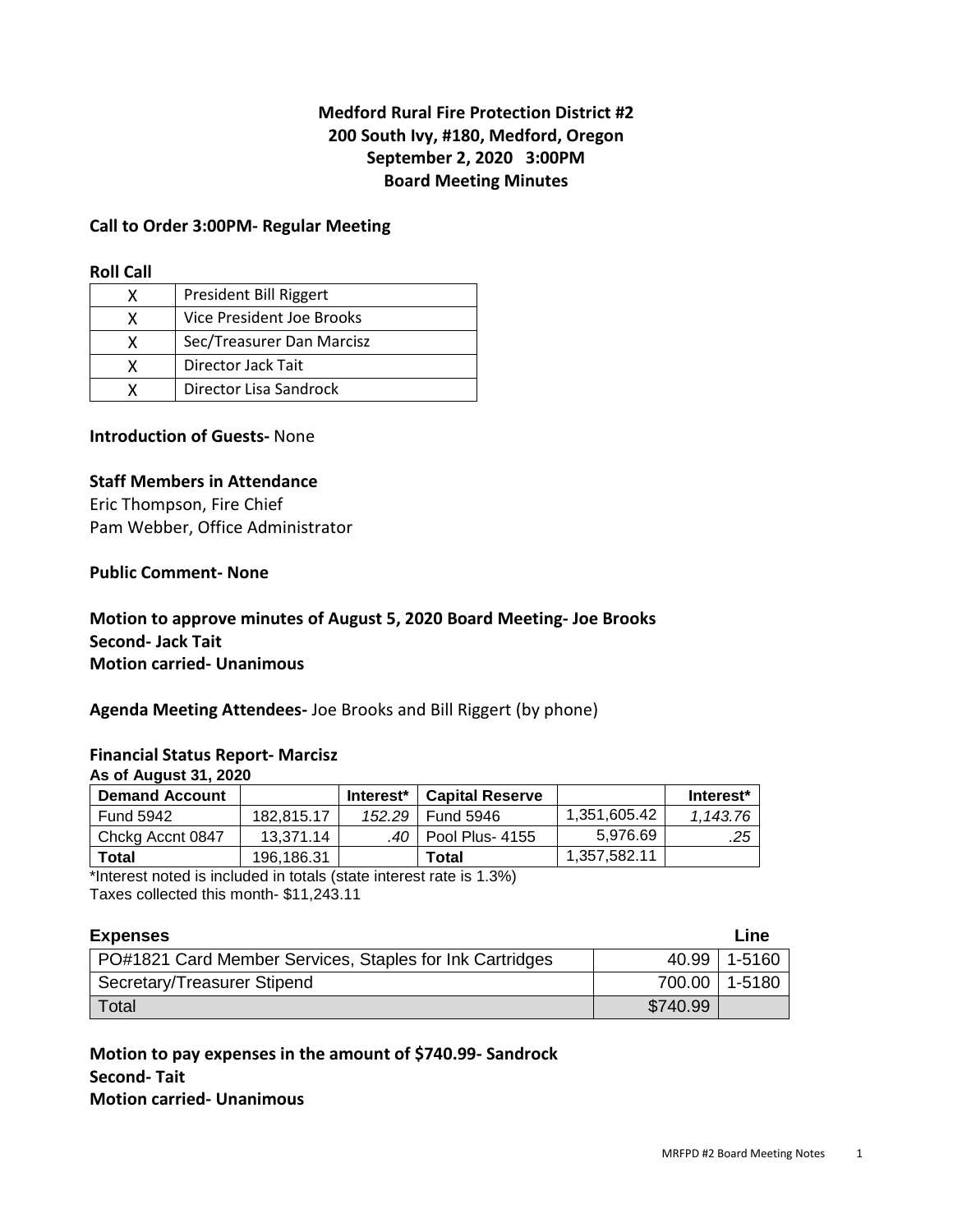### **Correspondence- Marcisz**

- Marcisz shared a news article regarding JCFD#5 and Ashland Fire partnership conversations. There was a brief discussion and Chief Thompson explained the conversations that are taking place regard the merging of the two departments. The discussion has not been placed before the governing body at this point.
- Response and note of thanks from past Fire Marshal, Greg Kleinberg.

## **New Business**

## **Procedure to place items on meeting agenda- Marcisz**

According to Roles and Responsibilities of the board members, the proper procedure to place an item on the agenda is to communicate with the President or Vice President who will communicate the item during the executive board meeting (held half way between each monthly meeting). If it is not on the agenda, but the board agrees to discuss a subject, the board as a whole can discuss the matter.

## **Review MFD/MRFPD2 Contract- Annexations- Riggert**

Riggert referred to two recent annexations to the City of Medford. He asked the Chief for clarification on the process. The city has the legal right to annex into the urban growth boundary. He went on to explain that RV Manor is planning a gated community expansion that resulted in an annexation. On Coalmine Road, there will be a residential development. An annexation consists of numerous public hearings, and presentations indicating the City's responsibility to provide services for the annexed property. The board is notified by documents from the City.

Riggert asked if annexations will affect the District/City contract. The response is no, the district pays 80% of the rural district tax collected by the county.

### **Review Apparatus Purchasing Practices (including equipment)- Riggert**

Riggert posed the question of why the MRFPD2 purchases rolling stock. There was discussion regarding the contractual agreement. Marcisz explained that the 20% not paid to the City of Medford agreement, is utilized to purchase equipment for the Medford Fire Department. Chief went on to explain that the items purchased are equipment items necessary to provide services in the rural setting. There was further discussion regarding the level of liability experienced by the district opposed to other Fire Districts that have employees and facilities. There was also discussion regarding the district equipment and long term care of the equipment.

## **Item not on the agenda- Questions about upcoming Firefighter retirements- All**

There were questions about the current firefighter openings and upcoming retirements in December. Chief Thompson noted that he is in the process of obtaining permission to proceed with a recruitment process.

### **Staffing Reductions Update- Thompson**

Chief reported on the recent recruiting and that the Administrative office is staffed again. He is hopeful that we will be presenting monthly reports once again. He noted that the department members experienced uncertainty, but the moral is improving.